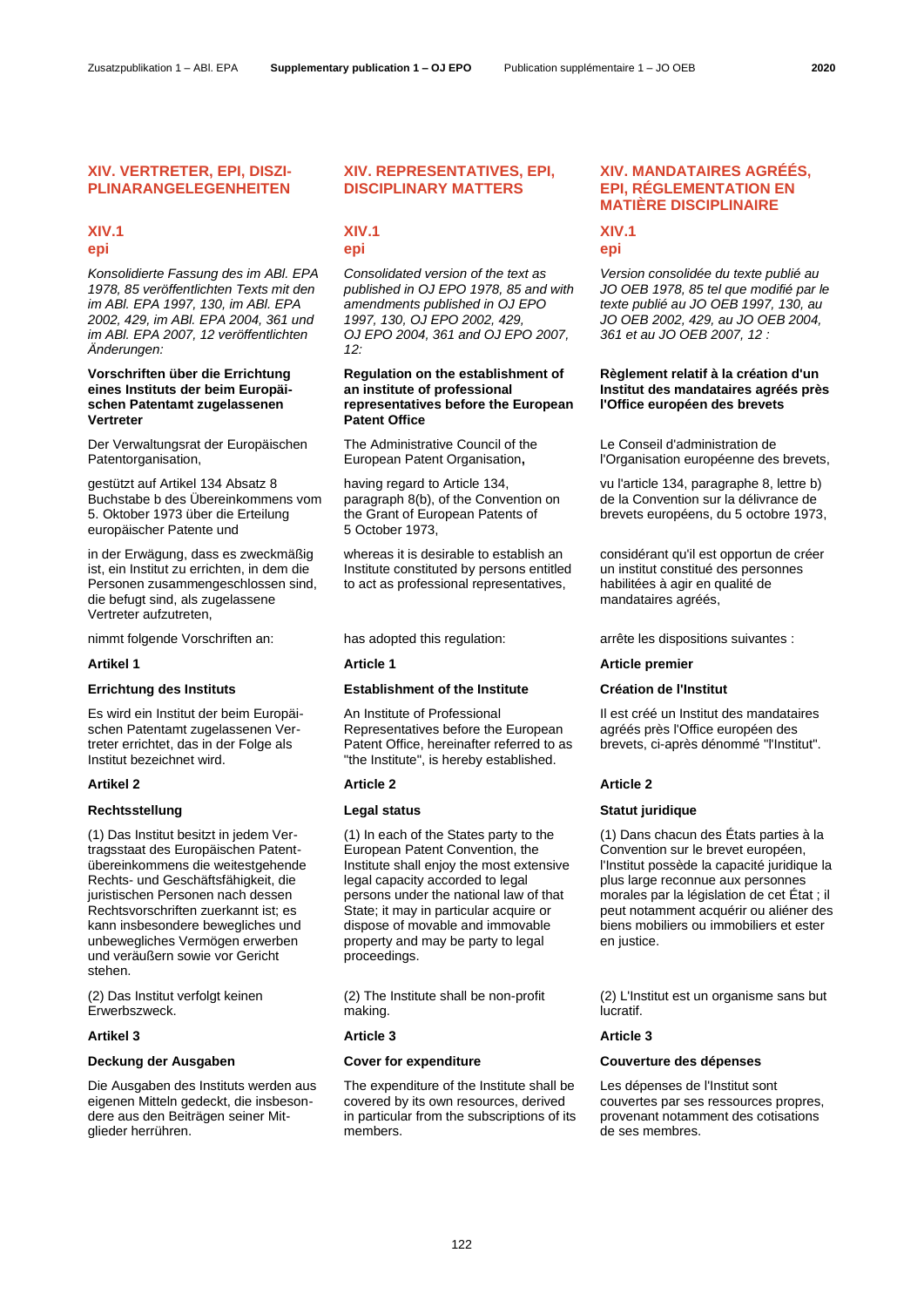# **Aufgaben des Instituts Objects of the Institute Objet de l'Institut**

a) mit der Europäischen Patentorganisation in Fragen des Berufs des zugelassenen Vertreters, insbesondere in Disziplinarangelegenheiten und bei der europäischen Eignungsprüfung, zusammenzuarbeiten;

b) zur Verbreitung von Kenntnissen beizutragen, die die Tätigkeit seiner Mitglieder betreffen;

c) dafür zu sorgen, dass seine Mitglieder die beruflichen Regeln einhalten, unter anderem durch Aussprache von Empfehlungen;

d) mit der Europäischen Patentorganisation und anderen Stellen in Fragen des gewerblichen Rechtsschutzes Verbindung zu halten, soweit dies zweckmäßig ist.

### **Mitgliedschaft Membership Membres**

<span id="page-1-0"></span>(1)<sup>1</sup> Alle Personen, die in der Liste der beim Europäischen Patentamt zugelassenen Vertreter eingetragen sind, (kurz: zugelassener Vertreter vor dem EPA, European patent attorney, mandataire en brevets européens) sind Mitglieder des Instituts. Andere Personen können nicht Mitglieder sein.

(2) Das Europäische Patentamt unterrichtet das Institut über alle Änderungen in der Liste.

(1) Die Mitglieder entrichten einen Jahresbeitrag.

(2) Die Höhe des Beitrags und weitere Einzelheiten der Beitragszahlung werden vom Rat des Instituts festgelegt.

### **Artikel 4 Article 4 Article 4**

Das Institut hat die Aufgabe, The objects of the Institute shall be to: L'Institut a pour objet

(a) collaborate with the European Patent Organisation on matters relating to the profession of professional representatives and in particular on disciplinary matters and on the European Qualifying Examination;

(b) aid in the dissemination of knowledge appertaining to the work of its members;

(c) promote compliance by its members with the Rules of Professional Conduct, inter alia through the formulation of recommendations;

(d) liaise as appropriate with the European Patent Organisation and other bodies on all matters relating to industrial property.

 $(1)^1$  $(1)^1$  $(1)^1$  All persons on the list of professional representatives before the European Patent Office (zugelassener Vertreter vor dem EPA, European patent attorney, mandataire en brevets européens, for short) shall be members of the Institute. No other persons shall be members.

(2) The European Patent Office shall inform the Institute of all changes in the list.

# **Beiträge Subscriptions Cotisations**

(1) Each member shall pay an annual subscription.

(2) The amount of the subscription and other arrangements relating to payment shall be laid down by the Council of the Institute.

a) de collaborer avec l'Organisation européenne des brevets pour les questions en rapport avec la profession de mandataire agréé, notamment en ce qui concerne les questions disciplinaires et l'examen européen de qualification :

b) de contribuer à la diffusion des connaissances se rapportant au travail de ses membres ;

c) de veiller au respect par ses membres des règles de conduite professionnelle formulant notamment des recommandations ;

d) d'établir toutes les liaisons utiles avec l'Organisation européenne des brevets et avec tous autres organismes pour les questions touchant à la propriété industrielle.

### **Artikel 5 Article 5 Article 5**

 $(1)$  $(1)$ <sup>1</sup> Toute personne inscrite sur la liste des mandataires agréés près l'Office européen des brevets (en abrégé : zugelassener Vertreter vor dem EPA, European patent attorney, mandataire en brevets européens) est membre de l'Institut. Nul ne peut être membre de l'Institut s'il n'est inscrit sur cette liste.

(2) L'Office européen des brevets avise l'Institut de toute modification apportée à la liste.

### **Artikel 6 Article 6 Article 6**

(1) Les membres doivent acquitter une cotisation annuelle.

(2) Le montant de la cotisation et les autres modalités de règlement sont arrêtés par le Conseil de l'Institut.

<sup>1</sup> Geändert durch Beschluss des Verwaltungsrats vom 17. Juni 2004, in Kraft getreten am 17. Juni 2004 (ABl. EPA 2004, 361).

<sup>1</sup> Amended by decision of the Administrative Council of 17 June 2004, entered into force on 17 June 2004 (OJ EPO 2004, 361).

<sup>1</sup> Modifié par décision du Conseil d'administration du 17 juin 2004, entrée en vigueur le 17 juin 2004 (JO OEB 2004, 361).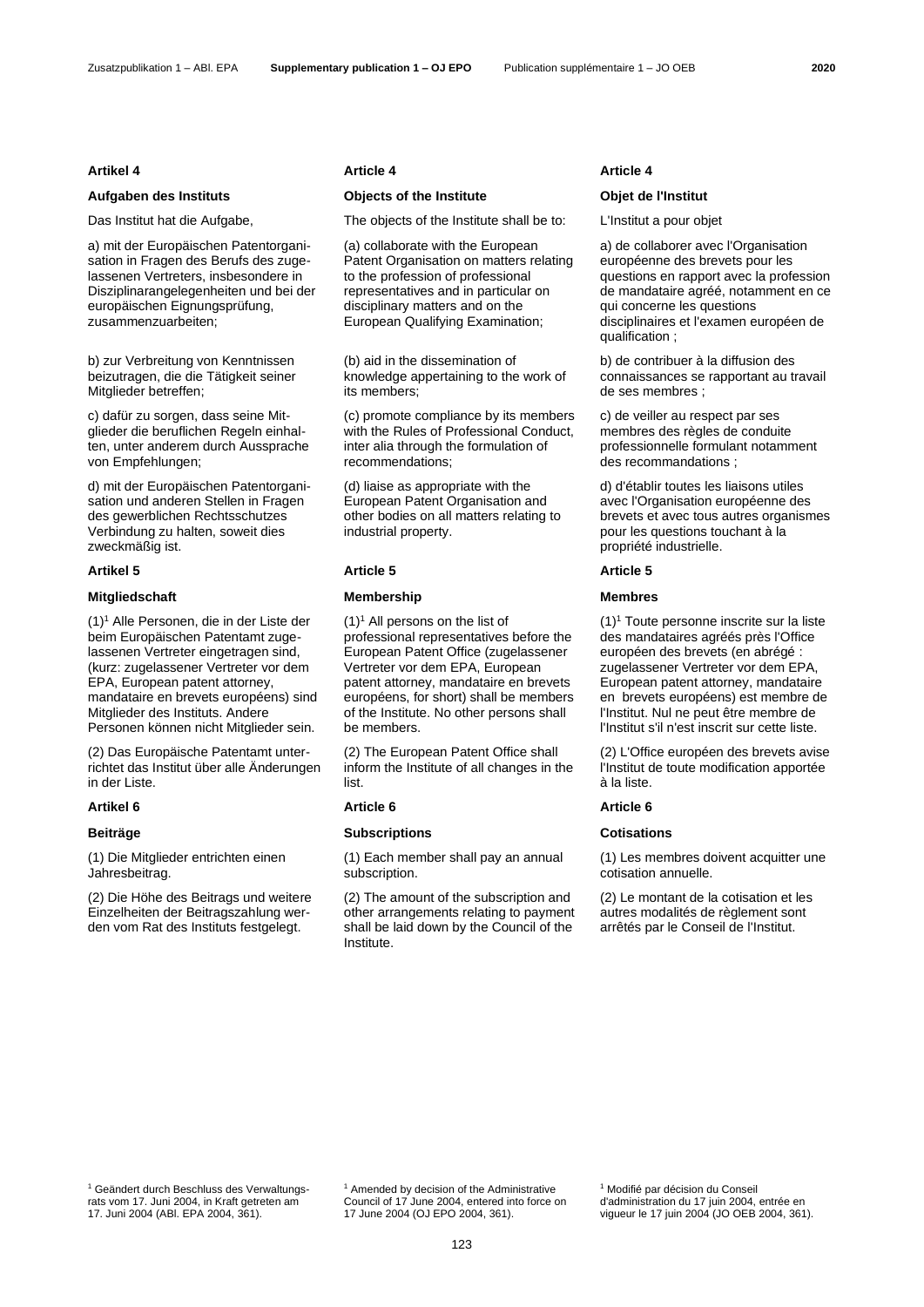### Zusatzpublikation 1 – ABl. EPA **Supplementary publication 1 – OJ EPO** Publication supplémentaire 1 – JO OEB **2020**

<span id="page-2-0"></span>(1)<sup>2</sup> Die Institutsmitglieder wählen aus ihrer Mitte einen Rat. Es werden ordentliche Mitglieder des Rates und stellvertretende Mitglieder in gleicher Anzahl gewählt. Wahlen zum Rat finden alle drei Jahre statt.

(2) Jeder Vertragsstaat des Europäischen Patentübereinkommens bildet einen Wahlbezirk, in dem die Mitglieder, die dort ihren Geschäftssitz oder Arbeitsplatz haben, ihre Stimme abgeben. Jedes Mitglied hat nur eine Stimme. Ein Mitglied, das einen Geschäftssitz oder einen Arbeitsplatz in mehr als einem Wahlbezirk hat, wählt den Wahlbezirk aus, in dem es seine Stimme abgibt.

<span id="page-2-1"></span>(3)<sup>3</sup> Die Zahl der in jedem Wahlbezirk zu wählenden ordentlichen Mitglieder des Rates wird im Verhältnis zur Zahl der Wahlberechtigten nach folgender Tabelle festgesetzt:

| Zahl der Wahl-  | Zahl der zu wäh-    |
|-----------------|---------------------|
| berechtigten im | lenden ordentlichen |
| Wahlbezirk      | Ratsmitglieder      |
|                 |                     |
| bis zu 25       | 2                   |
| 26 bis 500      | 4                   |
| über 500        | ิค                  |

(4) Je nach dem Wahlbezirk werden die ordentlichen Mitglieder des Rates und die stellvertretenden Mitglieder von allen Wahlberechtigten gemeinsam oder je zur Hälfte von den Wahlberechtigten, die freiberuflich tätig sind, und von den Wahlberechtigten, die anderweitig tätig sind, gewählt.

<span id="page-2-2"></span> $(5)$   $4$ 

### **Artikel 7 Article 7 Article 7**

# **Der Rat Council Council Council Conseil Le Conseil**

 $(1)^2$  $(1)^2$  $(1)^2$  The members of the Institute shall elect a Council from among their number. Representatives and substitutes shall be elected in equal numbers. Elections shall take place every three years.

(2) Each State party to the European Patent Convention shall be a constituency in which such members shall be entitled to vote as have their place of business or employment therein. Each member shall have one vote. A member who has places of business or employment in more than one constituency must choose the constituency in which he exercises his vote.

 $(3)<sup>3</sup>$  $(3)<sup>3</sup>$  $(3)<sup>3</sup>$  The number of representatives to be elected in each constituency shall be determined by reference to the number of electors in accordance with the following table:

| Number of electors Number of |                                  |
|------------------------------|----------------------------------|
| in constituency              | representatives to<br>be elected |
| up to 25                     | 2                                |
| 26 to 500                    | 4                                |
| over 500                     | 6                                |

(4) Depending on the constituency, representatives and substitutes shall either be elected by the votes of all the electors in the constituency taken together, or as to one half shall be elected by electors engaged in private practice and as to the other half by electors engaged in any other capacity.

 $(5)$   $4$ 

(1[\)](#page-2-0)<sup>2</sup> Les membres de l'Institut élisent en leur sein un Conseil. Ils élisent en nombre égal des représentants titulaires et des représentants suppléants. Les élections ont lieu tous les trois ans.

(2) Chaque État partie à la Convention sur le brevet européen constitue une circonscription dans laquelle sont appelés à voter les membres qui y possèdent leur lieu d'établissement ou d'emploi. Chaque membre ne dispose que d'une voix. Tout membre dont le lieu d'établissement ou d'emploi est situé dans plus d'une circonscription doit choisir celle dans laquelle il exerce son droit de vote.

(3[\)](#page-2-1)<sup>3</sup> Le nombre des représentants à élire dans chaque circonscription est fixé par référence au nombre des électeurs conformément au tableau ci-après :

| Nombre des                           | Nombre des                          |
|--------------------------------------|-------------------------------------|
| électeurs dans la<br>circonscription | représentants<br>titulaires à élire |
| jusqu'à 25                           | 2                                   |
| de 26 à 500                          | 4                                   |
| plus de 500                          | 6                                   |

(4) Selon les circonscriptions, les représentants titulaires et les représentants suppléants sont élus par l'ensemble des électeurs, ou pour moitié par ceux qui exercent dans le cadre de la profession libérale et pour moitié par ceux qui exercent à tout autre titre.

 $(5)$ ... <sup>4</sup>

<sup>2</sup> Geändert vom Verwaltungsrat am 5. März 1997 gemäß dem vom Rat des Instituts am 4. November 1996 in Wien beschlossenen Vorschlag; erstmals anwendbar nach den Wahlen 1999 (ABl. EPA 1997, 130).

<sup>3</sup> Geändert vom Verwaltungsrat am 5. März 1997 gemäß dem vom Rat des Instituts am 4. November 1996 in Wien beschlossenen Vorschlag; erstmals anwendbar nach den Wahlen 1999 (ABl. EPA 1997, 130).

<sup>4</sup> Absatz (5) gestrichen durch Beschluss des Verwaltungsrats vom 7. Juni 2002, in Kraft getreten am 7. Juni 2002 (ABl. EPA 2002, 429). <sup>2</sup> Changed by the Administrative Council on 5 March 1997 in accordance with the motion adopted by the Council of the Institute on 4 November 1996 at Vienna; applicable for the first time after the elections in 1999 (OJ EPO 1997, 130).

<sup>3</sup> Changed by the Administrative Council on 5 March 1997 in accordance with the motion adopted by the Council of the Institute on 4 November 1996 at Vienna; applicable for the first time after the elections in 1999, OJ EPO 1997, 130.

<sup>4</sup> Deleted by decision of the Administrative Council of 7 June 2002, entered into force on 7 June 2002, OJ EPO 2002, 429.

<sup>2</sup> Changé par le Conseil d'administration le 5 mars 1997 selon la motion acceptée par le Conseil de l'Institut le 4 novembre 1996 à Vienne ; applicable pour la première fois après les élections de 1999, JO OEB 1997, 130.

<sup>3</sup> Changé par le Conseil d'administration le 5 mars 1997 selon la motion acceptée par le Conseil de l'Institut le 4 novembre 1996 à Vienne ; applicable pour la première fois après les élections de 1999, JO OEB 1997, 130.

<sup>4</sup> Supprimé par décision du Conseil d'administration du 7 juin 2002, entrée en vigueur le 7 juin 2002, JO OEB 2002, 429.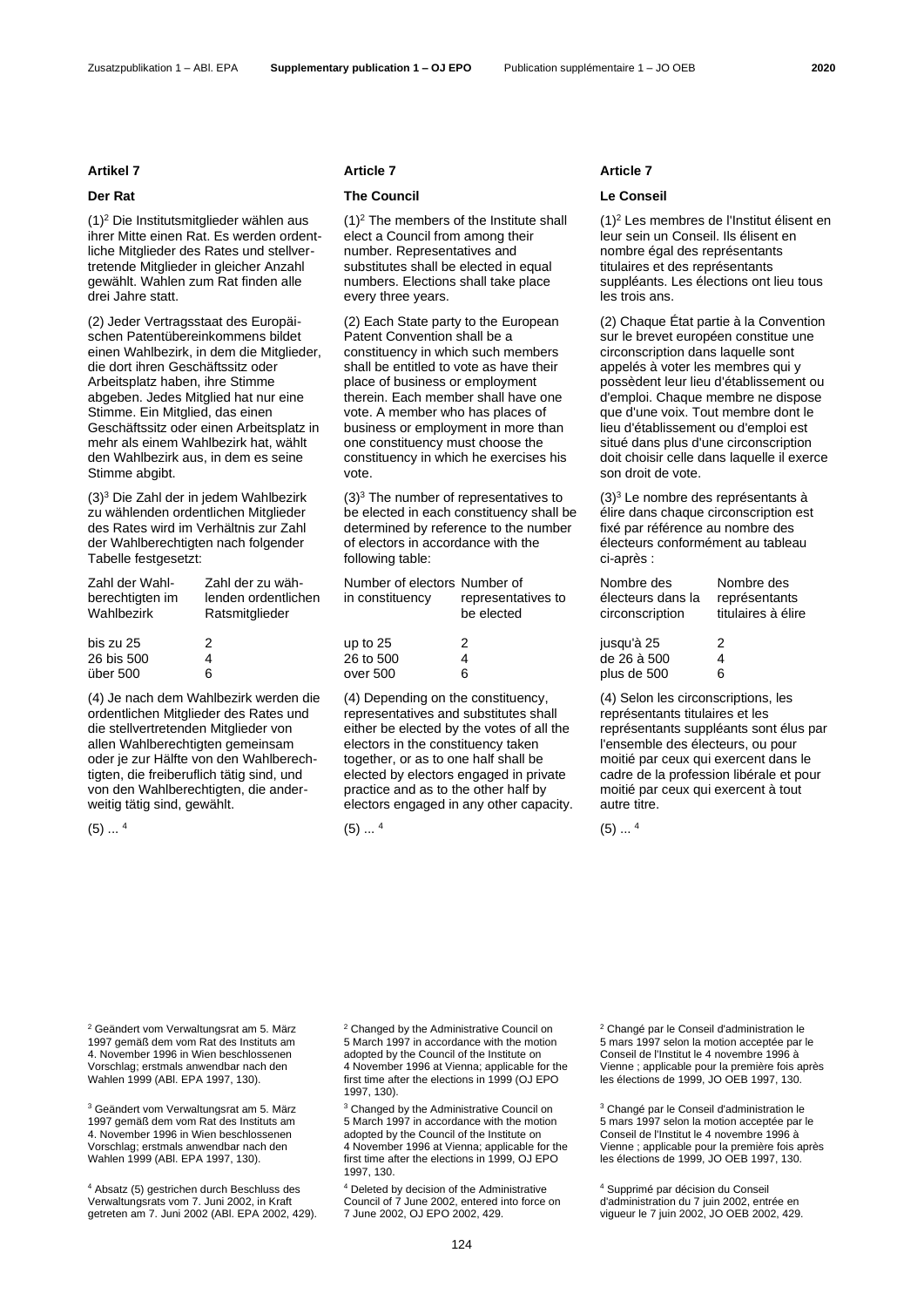(6) Ein Wahlbezirk mit nichteinheitlicher Wählerschaft kann das Wahlverfahren wechseln, wenn sich die Mehrheit der freiberuflich tätigen Wahlberechtigten und die Mehrheit der anderweitig tätigen Wahlberechtigten dafür aussprechen. Ein Wahlbezirk mit einheitlicher Wählerschaft kann das andere Wahlverfahren annehmen, wenn sich die Mehrheit der freiberuflich tätigen Wahlberechtigten oder die Mehrheit der anderweitig tätigen Wahlberechtigten dafür ausspricht. Der Rat führt zu diesem Zweck eine Abstimmung durch, wenn mindestens 10 Wahlberechtigte der einen oder anderen Gruppe oder die Hälfte der Wahlberechtigten einer Gruppe, deren Zahl weniger als 20 beträgt, einen entsprechenden Antrag stellen.

(7) Bei jeder Wahl in einem Wahlbezirk mit nichteinheitlicher Wählerschaft erklären die Wahlberechtigten, auf welche Art sie ihre Tätigkeit ausüben.

(8) Der Rat trifft die notwendigen Vorkehrungen für die Wahl; er ermöglicht insbesondere die Briefwahl.

(1) Der Rat tritt so oft zusammen, wie er dies für erforderlich erachtet, mindestens jedoch einmal im Jahr. Er hat den Institutsmitgliedern jährlich einen Bericht vorzulegen und Rechnung zu legen.

(2) Nach jeder Wahl des Rates wählt dieser aus seinen ordentlichen Mitgliedern einen Vorstand. Dem Vorstand gehören ein Präsident des Instituts, zwei Vizepräsidenten, ein Generalsekretär und ein Schatzmeister an, die individuell gewählt werden. Dem Vorstand können ein Vertreter des Generalsekretärs, ein Vertreter des Schatzmeisters und weitere Mitglieder angehören. Die Ämter des Präsidenten und der Vizepräsidenten dürfen ununterbrochen jeweils höchstens für zwei aufeinander folgende Amtszeiten ausgeübt werden. Jedoch dürfen beide Ämter nicht länger als für insgesamt drei aufeinander folgende Amtszeiten ausgeübt werden.

(6) A constituency with a non-unitary electorate may adopt the other method of voting if a majority of the electors engaged in private practice and a majority of the electors otherwise engaged so decide. A constituency with a unitary electorate may adopt the other method of voting if a majority of the electors engaged in private practice or a majority of the electors otherwise engaged so decide. The Council shall organise a vote for this purpose if called upon to do so by at least ten electors in either category, or one half of the electors of a category if there are less than twenty.

(7) In each election in a constituency with a non-unitary electorate electors shall state the capacity in which they are engaged in their profession.

(8) The Council shall take the necessary measures to provide for elections and in particular for voting by post.

## <span id="page-3-0"></span>**Artikel 8**<sup>5</sup> **Article [8](#page-3-0)**<sup>5</sup> **Article [8](#page-3-0)**<sup>5</sup>

## **Tagungen des Rates Meetings of the Council Réunions du Conseil**

(1) The Council shall meet as often as it considers necessary, and in any event at least once a year. It shall submit a report and accounts to the members of the Institute every year.

(2) Following each election of the Council, the latter shall elect a Board from among its members. The Board shall include a President of the Institute, two Vice-Presidents, a Secretary-General and a Treasurer, who shall be individually elected. The Board may include a deputy for the Secretary-General, a deputy for the Treasurer, and further members. The offices of President and Vice-President may each be held for a maximum of two consecutive terms. However, the two offices may not be held for more than a total of three consecutive terms.

(6) Une circonscription à double collège peut adopter le système du collège unique si la majorité des électeurs exerçant dans le cadre de la profession libérale et la majorité des électeurs exerçant à un autre titre se prononcent dans ce sens. Une circonscription à collège unique peut adopter le système du double collège si la majorité des électeurs exerçant dans le cadre de la profession libérale ou la majorité des électeurs exerçant à un autre titre se prononcent dans ce sens. Un vote est organisé à cet effet par le Conseil lorsque dix électeurs au moins de l'une ou de l'autre catégorie, ou la moitié des électeurs d'une catégorie s'ils sont moins de vingt, en font la demande.

(7) Lors de chaque élection dans une circonscription à double collège, tout électeur précise à quel titre il exerce sa profession.

(8) Le Conseil prend toutes dispositions utiles à l'organisation des élections et notamment pour permettre le vote par correspondance.

(1) Le Conseil se réunit aussi souvent qu'il le juge nécessaire et, en tout cas, au moins une fois par an. Il soumet chaque année un rapport et des comptes aux membres de l'Institut.

(2) Après chaque élection du Conseil, ce dernier élit un Bureau parmi ses membres. Le Bureau comprend un président de l'Institut, deux vice-présidents, un secrétaire général et un trésorier qui sont élus individuellement. Le Bureau peut comprendre un suppléant du secrétaire général, un suppléant du trésorier et d'autres membres. Les fonctions de président et de vice-président ne peuvent pas donner lieu chacune à plus de deux mandats consécutifs. Toutefois, les deux fonctions peuvent être exercées successivement pendant trois mandats consécutifs.

<sup>5</sup> Geändert durch Beschluss des Verwaltungsrats vom 7. Dezember 2006 (ABl. EPA 2007, 12).

<sup>5</sup> Changed by decision of the Administrative Council of 7 December 2006, OJ EPO 2007, 12. <sup>5</sup> Changé par le Conseil d'administration par décision en date du 7 décembre 2006, JO OEB 2007, 12.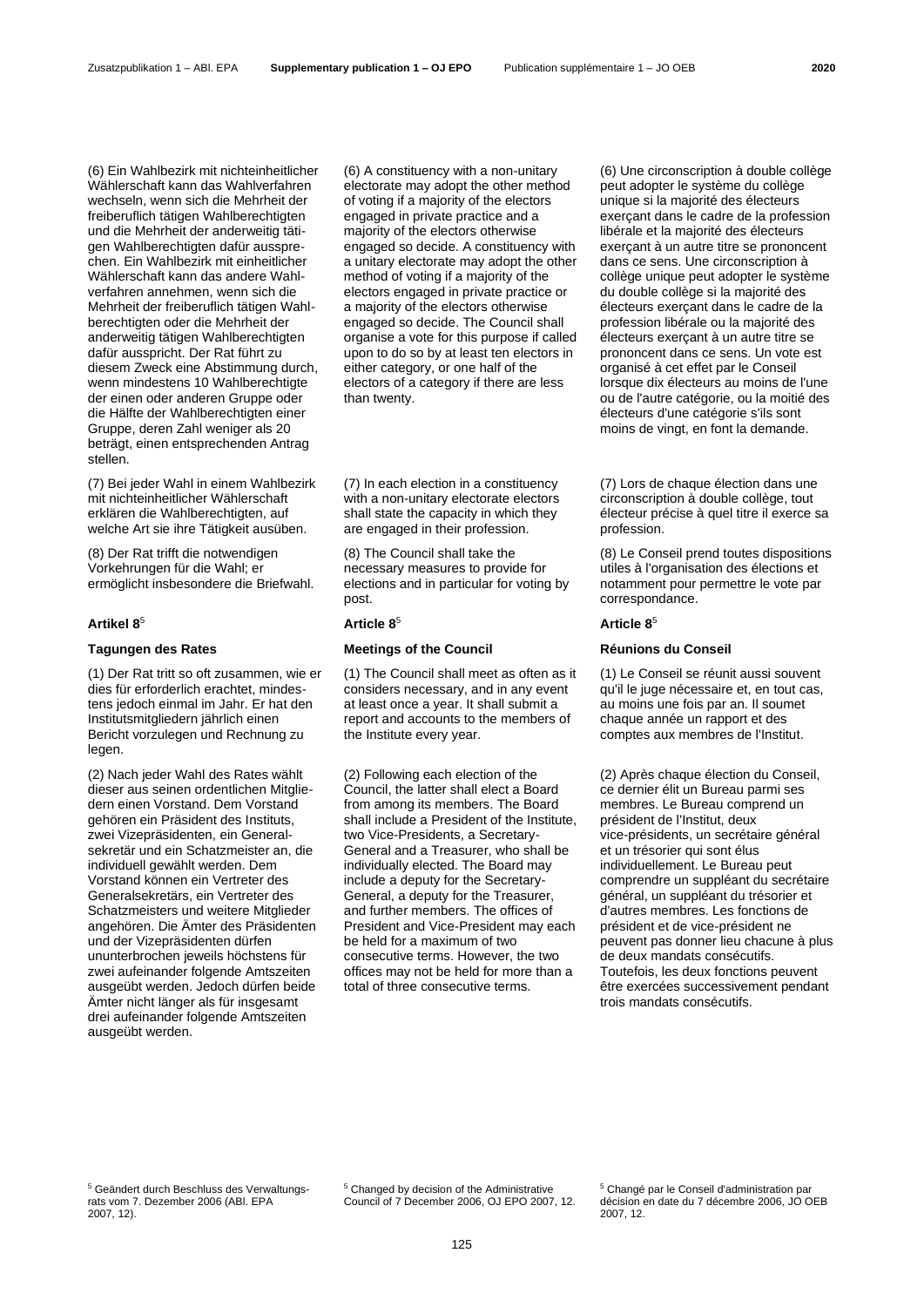(1) Dem Rat obliegt die Verwaltung und die Leitung der Geschäfte des Instituts mit dem Recht, Befugnisse nach Maßgabe der Bedingungen zu übertragen, die in den gemäß Absatz 2 erlassenen Regelungen festgelegt sind.

(2) Der Rat erlässt die erforderlichen Regelungen für die Tätigkeiten des Instituts sowie seiner Einrichtungen und nachgeordneten Stellen.

(3) Der Rat kann im Rahmen der Vorschriften in Disziplinarangelegenheiten von zugelassenen Vertretern Empfehlungen für berufliches Verhalten aussprechen.

## <span id="page-4-1"></span>**Artikel 10**<sup>7</sup> **Article 10**[7](#page-4-1) **Article 1[0](#page-4-1)**<sup>7</sup>

# **Befugnisse des Präsidenten und des Vorstands**

(2) Der Vorstand übt die Befugnisse aus, die ihm der Rat übertragen hat.

### **Artikel 11 Article 11 Article 11**

(1) Der Rat setzt einen Disziplinarrat ein.

(2) Bei jeder Wahl wählt der Rat die Mitglieder des Disziplinarrats unter den Institutsmitgliedern aus.

(3) Mitglieder des Vorstands dürfen nicht dem Disziplinarrat angehören.

Der Rat kann Ausschüsse einsetzen und deren Zuständigkeit bestimmen.

## **Befugnisse des Rates Powers of the Council Pouvoirs du Conseil**

(1) The Council shall have the management and control of the affairs of the Institute and shall have the right to delegate powers in accordance with the conditions laid down in the regulations made under paragraph 2.

(2) The Council shall have power to make regulations governing the conduct of the business of the Institute and its constituent and any subsidiary bodies.

(3) The Council may, within the terms of the Regulation on Discipline for Professional Representatives, make recommendations on conduct.

(1) Der Präsident vertritt das Institut. (1) The President shall represent the Institute.

> (2) The Board shall exercise powers delegated to it by the Council.

(1) The Council shall set up a Disciplinary Committee.

(2) On each election the Council shall appoint the members of the Committee from among the members of the Institute.

(3) The Disciplinary Committee shall not include any members of the Board.

The Council may set up other Committees and shall fix their terms of reference.

### <span id="page-4-0"></span>**Artikel 9**<sup>6</sup> **Article [9](#page-4-0)**<sup>6</sup> **Article [9](#page-4-0)**<sup>6</sup>

(1) Le Conseil est chargé de l'administration et de la gestion des activités de l'Institut et peut déléguer ses pouvoirs conformément aux conditions prévues dans les règlements arrêtés en vertu du paragraphe 2.

(2) Le Conseil arrête les règlements nécessaires au fonctionnement de l'Institut et de tous les organes qui le composent ou qui en dépendent.

(3) Le Conseil a la faculté, dans les limites prévues par le Règlement en matière de discipline des mandataires agréés, de formuler des recommandations relatives à la déontologie.

# **Powers of the President and Board Pouvoirs du Président et du Bureau**

(1) Le Président représente l'Institut.

(2) Le Bureau exerce les pouvoirs qui lui sont délégués par le Conseil.

### **Disziplinarrat The Disciplinary Committee La Commission de discipline**

(1) Le Conseil constitue une Commission de discipline.

(2) Lors de chaque élection, le Conseil désigne les membres de la Commission parmi les membres de l'Institut.

(3) Aucun membre du Bureau ne peut faire partie de la Commission de discipline.

### **Artikel 12 Article 12 Article 12**

# **Ausschüsse Other Committees Autres commissions**

Le Conseil peut constituer toute autre commission dont il fixe les attributions.

<sup>6</sup> Geändert durch Beschluss des Verwaltungsrats vom 7. Dezember 2006 (ABl. EPA 2007, 12).

<sup>7</sup> Geändert durch Beschluss des Verwaltungsrats vom 7. Dezember 2006 (ABl. EPA 2007, 12).

<sup>6</sup> Changed by decision of the Administrative Council of 7 December 2006, OJ EPO 2007, 12.

 $7$  Changed by decision of the Administrative Council of 7 December 2006, OJ EPO 2007, 12. <sup>6</sup> Changé par le Conseil d'administration par décision en date du 7 décembre 2006, JO OEB 2007, 12.

<sup>7</sup> Changé par le Conseil d'administration par décision en date du 7 décembre 2006, JO OEB 2007, 12.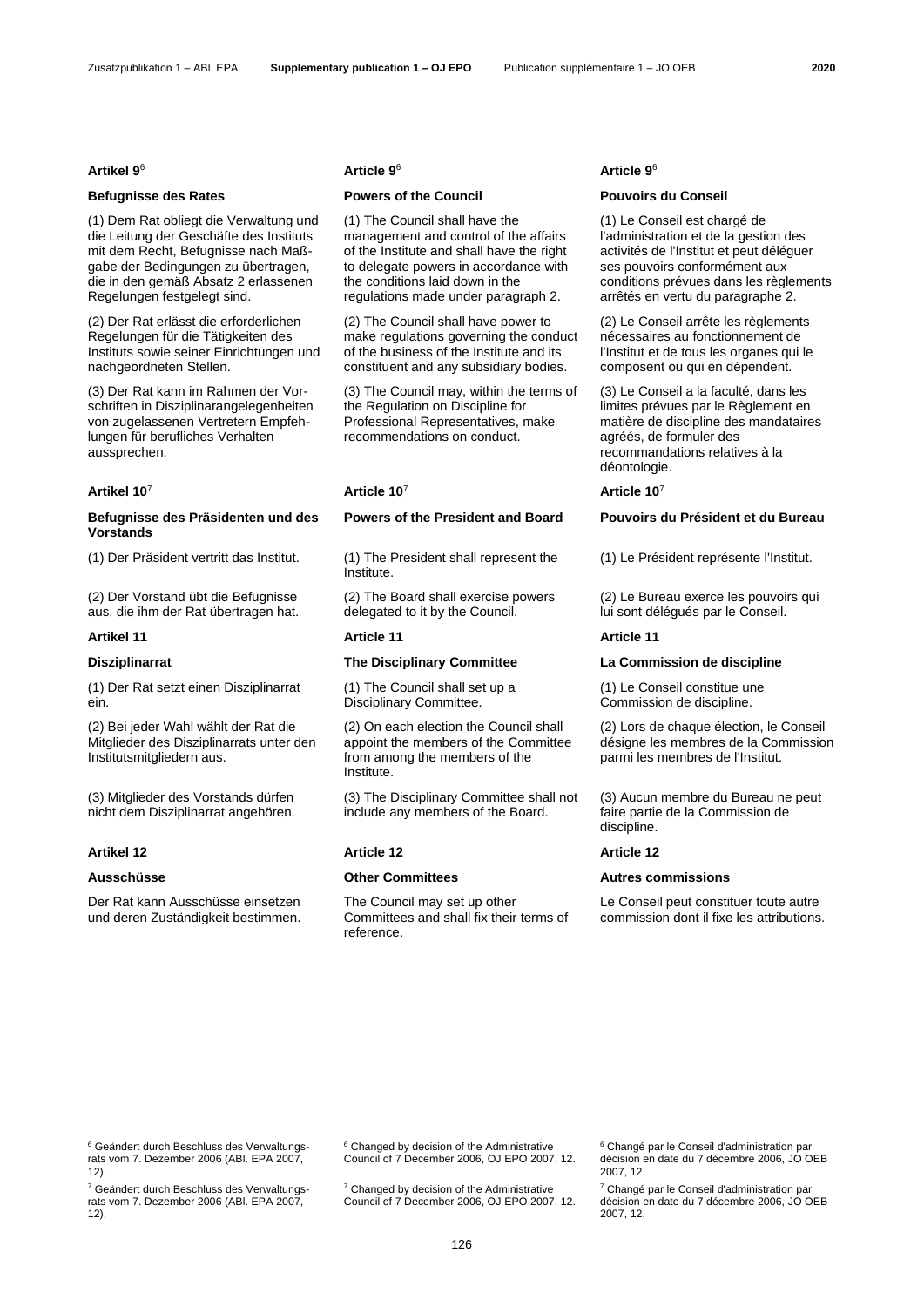### Zusatzpublikation 1 – ABl. EPA **Supplementary publication 1 – OJ EPO** Publication supplémentaire 1 – JO OEB **2020**

(1) Der Rat kann jederzeit Generalversammlungen der Mitglieder des Instituts unter Einhaltung einer Frist von 90 Tagen einberufen. Generalversammlungen sind vom Rat einzuberufen auf schriftlichen Antrag von nicht weniger als 5 % der Mitglieder des Instituts, die mindestens zwei Wahlbezirken angehören müssen.

(2) Die vorläufige Tagesordnung für eine Generalversammlung wird vom Vorstand aufgestellt und den Mitgliedern spätestens 30 Tage vor Beginn der Versammlung übermittelt.

(3) In die vorläufige Tagesordnung werden alle Punkte aufgenommen, die nach Ansicht des Vorstands der Generalversammlung unterbreitet werden sollten. Sie enthält außerdem alle Punkte, deren Aufnahme von mindestens 20 Mitgliedern des Instituts spätestens 60 Tage vor Beginn der Versammlung vorgeschlagen worden ist.

(4) Die Generalversammlung beschließt die Tagesordnung in ihrer Eröffnungssitzung.

(5) Punkte, deren Aufnahme in die Tagesordnung später als 60 Tage vor Beginn der Versammlung oder während der Versammlung von lnstitutsmitgliedern vorgeschlagen werden, können auf die Tagesordnung gesetzt werden, wenn die Generalversammlung dies mit der Mehrheit der anwesenden Mitglieder beschließt. Solche Tagesordnungspunkte dürfen erst 24 Stunden nach ihrer Aufnahme in die Tagesordnung behandelt werden, sofern die Generalversammlung nicht mit einer Mehrheit von zwei Dritteln der anwesenden Mitglieder etwas anderes beschließt.

(6) Die Generalversammlung ist befugt, Entschließungen anzunehmen.

Der Rat kann mit einer Zweidrittelmehrheit seiner Mitglieder Änderungen dieser Vorschriften vorschlagen. Über Änderungen dieser Vorschriften entscheidet der Verwaltungsrat der Europäischen Patentorganisation. Nimmt der Verwaltungsrat von sich aus Änderungen vor, so hat er vorher den Rat zu hören.

### **Artikel 13 Article 13 Article 13**

(1) General meetings of the whole membership of the Institute may be called by the Council at any time on 90 days' notice. They shall be called by the Council following a written request of not less than 5% of the members of the Institute and representing at least two constituencies.

(2) The provisional agenda for a general meeting shall be drawn up by the Board and communicated to the members at least 30 days before the opening of the meeting.

(3) The provisional agenda shall include all items which the Board deems it desirable to put before the general meeting. It shall also include all items proposed by at least 20 members of the Institute which are made at least 60 days before the opening of the meeting.

(4) The general meeting shall adopt its agenda at its opening session.

(5) Items proposed by members of the Institute for inclusion in the agenda less than 60 days before the opening of the meeting or during the meeting may be placed on the agenda if the general meeting so decides by a majority of members present. No such item may, unless the general meeting decides otherwise by a two-thirds majority of the members present, be considered until twenty-four hours have elapsed since it was placed on the agenda.

(6) The general meeting shall have power to adopt resolutions.

### **Artikel 14 Article 14 Article 14**

### **Änderung dieser Vorschriften Amendment of this Regulation Modification du règlement**

Proposals for amendments to this Regulation shall be made by the Council acting by a two-thirds majority of its members. Amendments to this Regulation shall be adopted by the Administrative Council of the European Patent Organisation. The Administrative Council may also consider amendments acting of its own motion and after consulting the Council.

## **Generalversammlung General meetings Assemblée générale**

(1) L'Assemblée générale des membres de l'Institut peut être convoquée, à tout moment, par le Conseil avec un préavis de quatre-vingt-dix jours. Elle est obligatoirement convoquée si la requête écrite est présentée par 5 % au moins des membres de l'Institut appartenant à deux circonscriptions.

(2) L'ordre du jour provisoire de l'Assemblée générale est établi par le Bureau et communiqué aux membres au plus tard trente jours avant le début de la réunion.

(3) L'ordre du jour provisoire comprend tous les points que le Bureau juge opportun de soumettre à l'Assemblée générale. Il comprend également les points proposés par au moins vingt membres de l'Institut, à condition qu'ils aient été présentés au plus tard soixante jours avant le début de la réunion.

(4) L'Assemblée adopte son ordre du jour lors de la session d'ouverture.

(5) Les points que des membres de l'Institut proposent de faire figurer à l'ordre du jour moins de soixante jours avant le début de la réunion ou en cours de session peuvent être inscrits à l'ordre du jour si l'Assemblée générale en décide ainsi à la majorité des membres présents. Aucun de ces points ne peut être examiné avant expiration d'un délai de vingt-quatre heures à compter de son inscription à l'ordre du jour, à moins que l'Assemblée générale n'en décide autrement à la majorité des deux tiers des membres présents.

(6) L'Assemblée peut adopter toutes résolutions.

Le Conseil, statuant à la majorité des deux tiers de ses membres, soumet des demandes de modification du présent règlement. Les amendements relatifs au présent règlement sont adoptés par le Conseil d'administration de l'Organisation européenne des brevets. Le Conseil d'administration peut aussi, de sa propre initiative, procéder à des amendements après avoir consulté le Conseil.